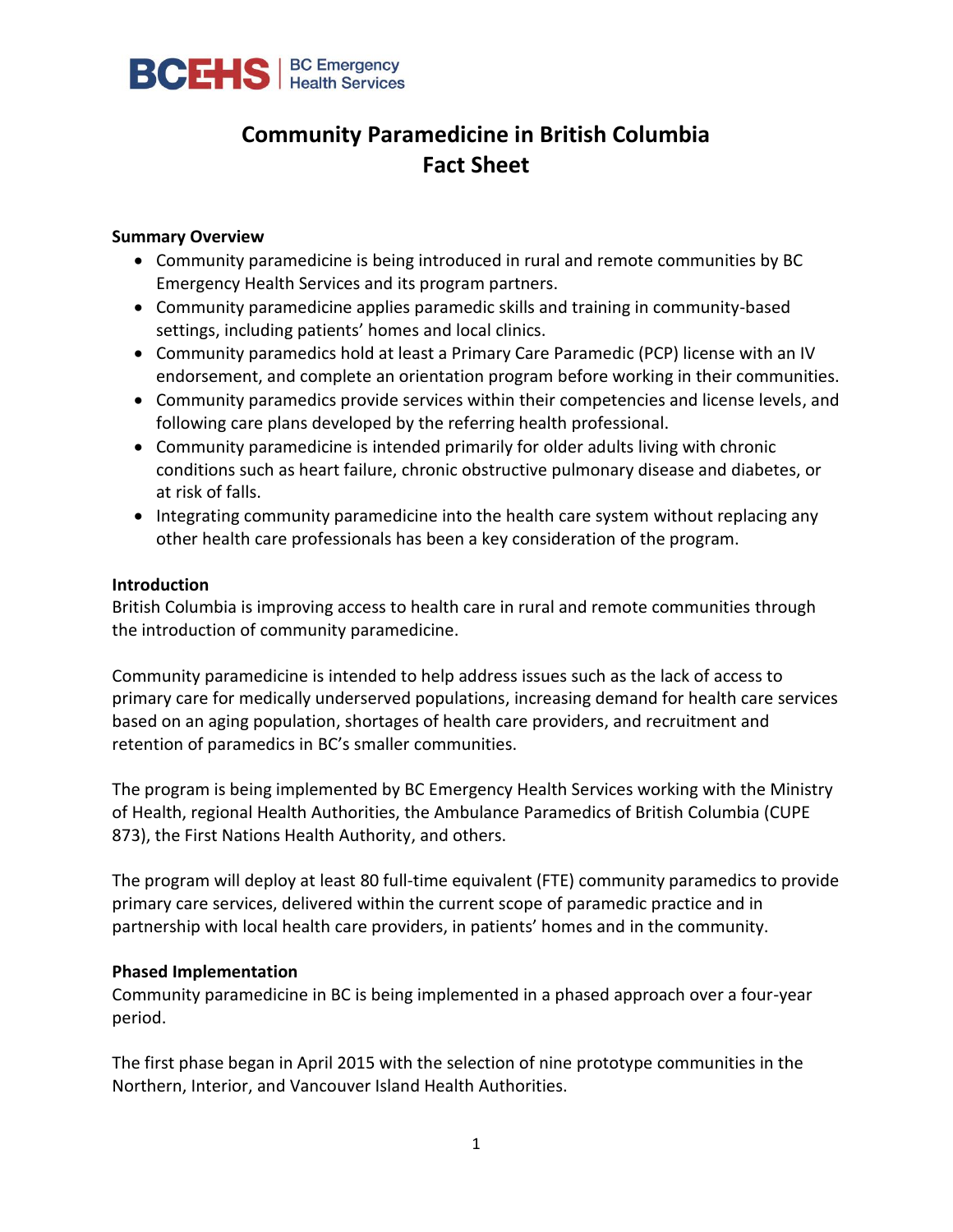A provincial rollout began in April 2016 with the selection of an initial 76 rural and remote communities in the Northern, Interior, Island, Vancouver Coastal, and Fraser Health Authorities. Coverage extends to surrounding regions and neighbouring First Nations communities.

The final phase of implementation began January 4, 2018, with the posting of the balance of community paramedicine positions (22.84 FTEs). These positions included the introduction of rural advanced care community paramedics in larger communities, and the first full-time community paramedicine positions.

With this final phase, a total of 99 BC communities have been selected for this program. A complete list of selected communities is on page 5.

# **Qualifications of a Community Paramedic**

All applicants for a community paramedicine position must hold at least a Primary Care Paramedic (PCP) license with an IV endorsement to ensure they have the training and experience to perform the tasks of a community paramedic. Priority is given to qualified applicants residing in or attached to the community. Applicants are screened to ensure they are a good fit for the different nature of this role relative to the traditional paramedic role.

Community paramedics complete an orientation program, developed in collaboration with the Justice Institute of BC, prior to starting work in their communities.

# **Introduction of Rural Advanced Care Community Paramedics (RACCPs)**

The provincial rollout focused on establishing a foundation of CP practice within the scope of a Primary Care Paramedic with IV endorsement (PCP-IV). A RACCP is an ACP providing community paramedicine services in a predominately rural setting. They are being introduced initially in larger rural communities, and are all full-time positions.

Given the broader clinical scope of the ACP license relative to the PCP IV license, RACCPs are able to provide additional services such as: assess and treat higher acuity patients, support local physicians and nurse practitioners in clinical settings, support local clinicians in emergency patient transfers, provide clinical mentorship to CPs in surrounding communities, and respond to high acuity calls in rural and remote communities.

#### **Scope of Practice**

Community paramedicine applies paramedic skills and training in a variety of community-based settings, including patients' homes and local clinics.

Community paramedics provide services within their competencies and license levels, such as chronic disease monitoring, falls risk assessments, and health system navigation, as well as support services such as oxygen equipment and use of inhaled respiratory devices.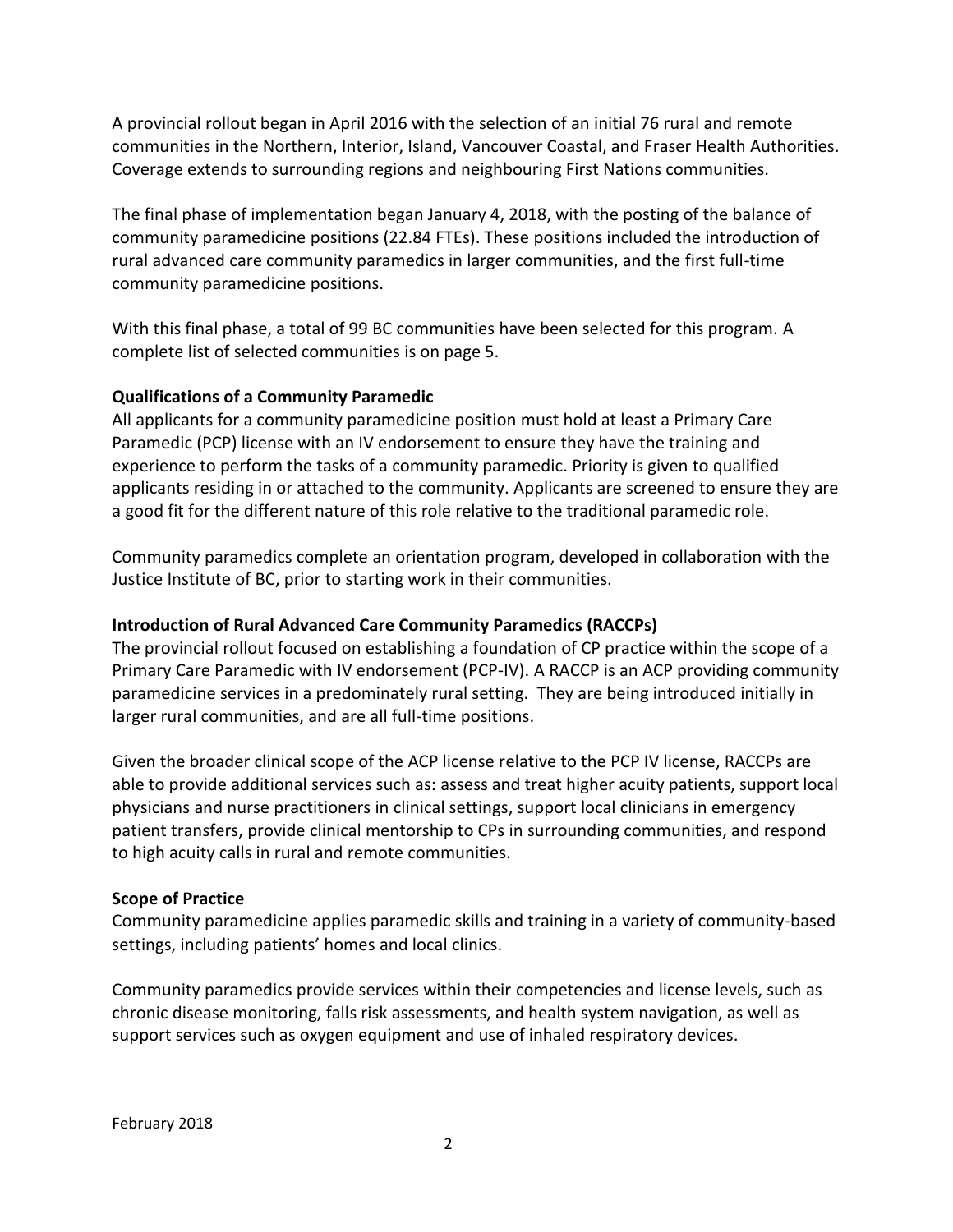#### **Referrals**

Community paramedicine is intended primarily for older adults living with chronic conditions such as heart failure, chronic obstructive pulmonary disease and diabetes, or at risk of falls.

Patient referrals may be initiated by any member of the health care team by completing a Community Paramedicine Request for Patient-Specific Service form. This form includes the patient care parameters and sign-off by the Most Responsible Provider for the patient. The referral process was established in partnership with regional Health Authorities.

To support collaborative care with family physicians, consultations with community paramedics are considered the part of the Attachment Patient Conference fee.

If the community paramedic determines the patient requires care out of their scope of practice, they will consult with the referring health professional to determine to whom the patient should be referred.

#### **Community Paramedicine Home Health Monitoring (CP HHM)**

BCEHS has joined Island, Interior and Vancouver Coastal Health by participating in the Provincial Home Health Monitoring (HHM) program. CP HHM extends the capacity of community paramedics to provide chronic disease management support to a wider range of older adults living in rural and remote communities, gives primary care physicians a new tool that enhances their ability to provide care for patients in these areas, and increases the ability of patients to self-manage their conditions.

Through technology-enabled monitoring of key health indicators, CP HHM seeks to improve the outcomes of chronic disease management by providing patients and care providers with data that will enable the better management of chronic conditions in the home. The CP installs the equipment in the home and teaches the patient how to use it.

CP HHM was introduced in two communities in Island Health for patients with heart failure and chronic obstructive pulmonary disease (COPD) in August 2017, and two communities in Interior Health for patients with COPD in October 2017. In December 2017, CP HHM was introduced to 11 more communities in the Interior Health region.

#### **Patient Care Plans**

Community paramedics visit referred patients on a scheduled basis and follow care plans developed by the referring health professional. Community paramedics provide basic services such as performing health assessments, checking vital signs, making sure the patient is able to take their medications as directed, encouraging self-management or helping identify falls hazards in the patient's home using standardized and approved tools. Community paramedics report back to the referring health professional in accordance with the care plan.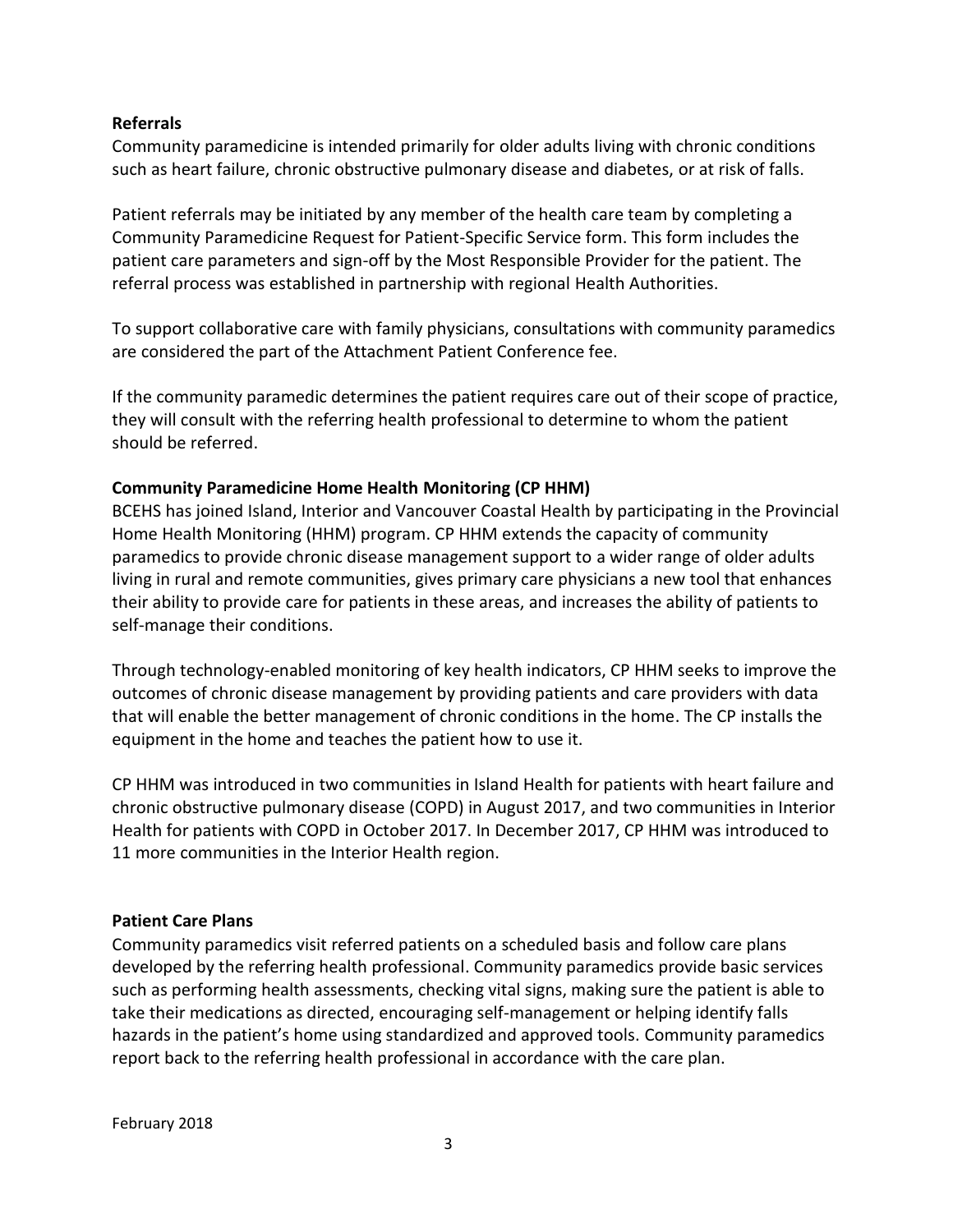Each Community Paramedicine Patient File will be created in accordance with established policies and procedures, which include compliance with the Privacy Impact Assessment requirements. The Health Authority Patient File will contain the patient's CP care plan and a copy of any documentation created by the community paramedic during their visit with the patient. Authorized communications methods for sharing patient and non-patient related file information with the referring provider/team have been determined.

If, during a patient visit, the patient presents to be in an emergency health situation, the community paramedic will contact the referring health professional and/or request an emergency paramedic crew to transport the patient.

# **Community Paramedicine Policies and Procedures**

Community paramedicine practice is performed in accordance with policies and procedures developed in collaboration with regional Health Authorities.

Medical oversight is in place to ensure appropriate clinical oversight of community paramedics, reporting structure and authorization of services, and educational requirements.

A Privacy Impact Assessment (PIA) defines the ways in which community paramedics access patient records and share clinical documentation with health authority care teams.

# **Relationship to Other Health Care Providers**

Each health care profession has its own scope of practice. While there may be areas that overlap, community paramedics practice only within their designated scope of practice.

The role of community paramedics has been defined with the support of project partners and both the Provincial and Practice Advisory Committees, which include representation from project partners including the Ministry of Health, regional Health Authorities and the Ambulance Paramedics of BC (CUPE 873).

#### **For more information**

Contact: CommunityParamedicine@bcehs.ca Visit: www.bcehs.ca and click on Our Services/Programs & Services/Community Paramedicine